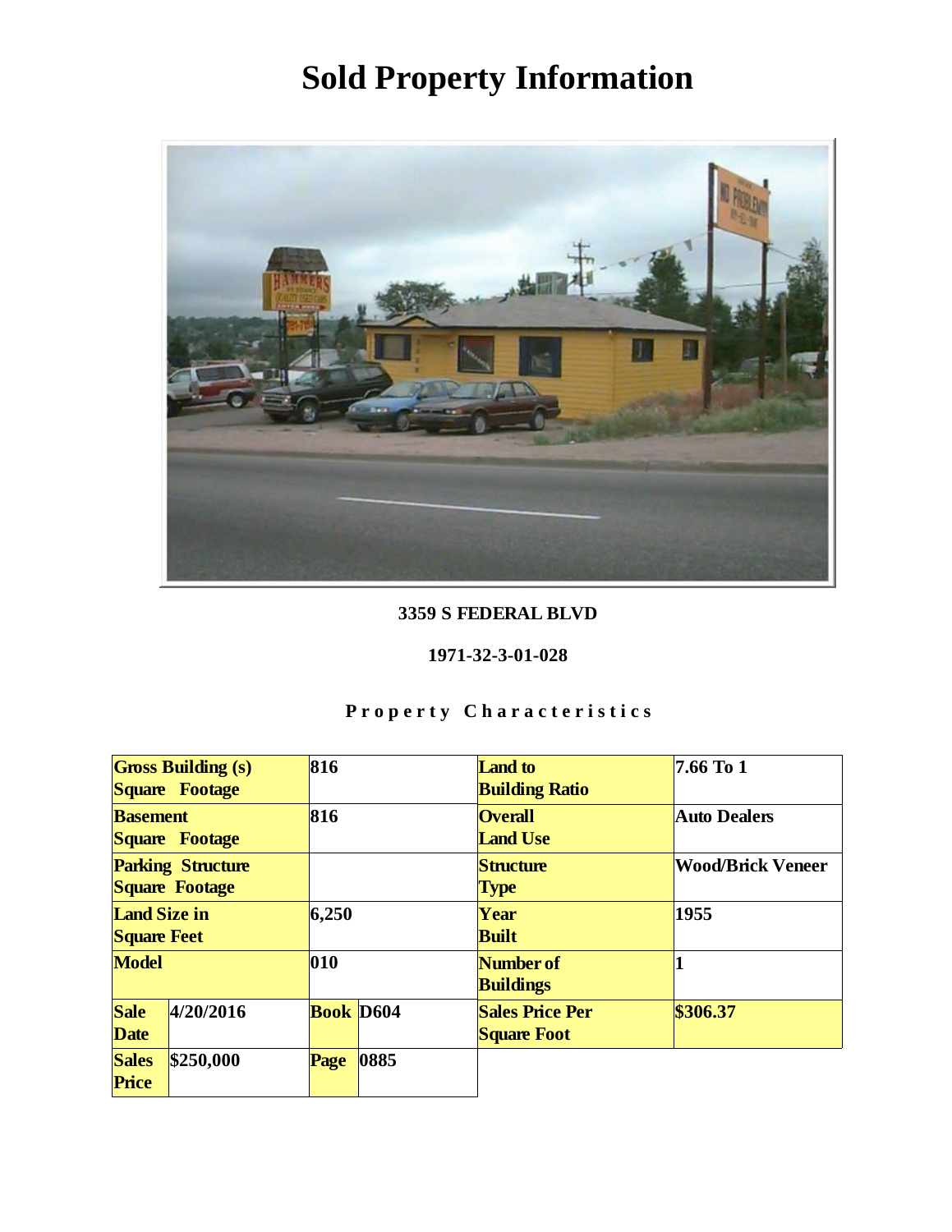

### 3232 S BROADWAY

#### 1971-34-4-09-002

| <b>Gross Building (s)</b><br>Square Footage |             | 4,300     |      | Land to<br><b>Building Ratio</b>             | 3.63 To 1           |
|---------------------------------------------|-------------|-----------|------|----------------------------------------------|---------------------|
| <b>Basement</b><br>Square Footage           |             |           |      | <b>Overall</b><br><b>Land Use</b>            | <b>Auto Dealers</b> |
| <b>Parking Structure</b><br>Square Footage  |             |           |      | Structure<br><b>Type</b>                     | Concrete Masonry    |
| Land Size in<br><b>Square Feet</b>          |             | 15,625    |      | Year<br><b>Built</b>                         | 1936                |
| Model                                       |             | 410       |      | Number of<br><b>Buildings</b>                |                     |
| Sale<br>Date                                | 4/29/2015   | Book D504 |      | <b>Sales Price Per</b><br><b>Square Foot</b> | \$267.44            |
| <b>Sales</b><br>Price                       | \$1,150,000 | Page      | 2780 |                                              |                     |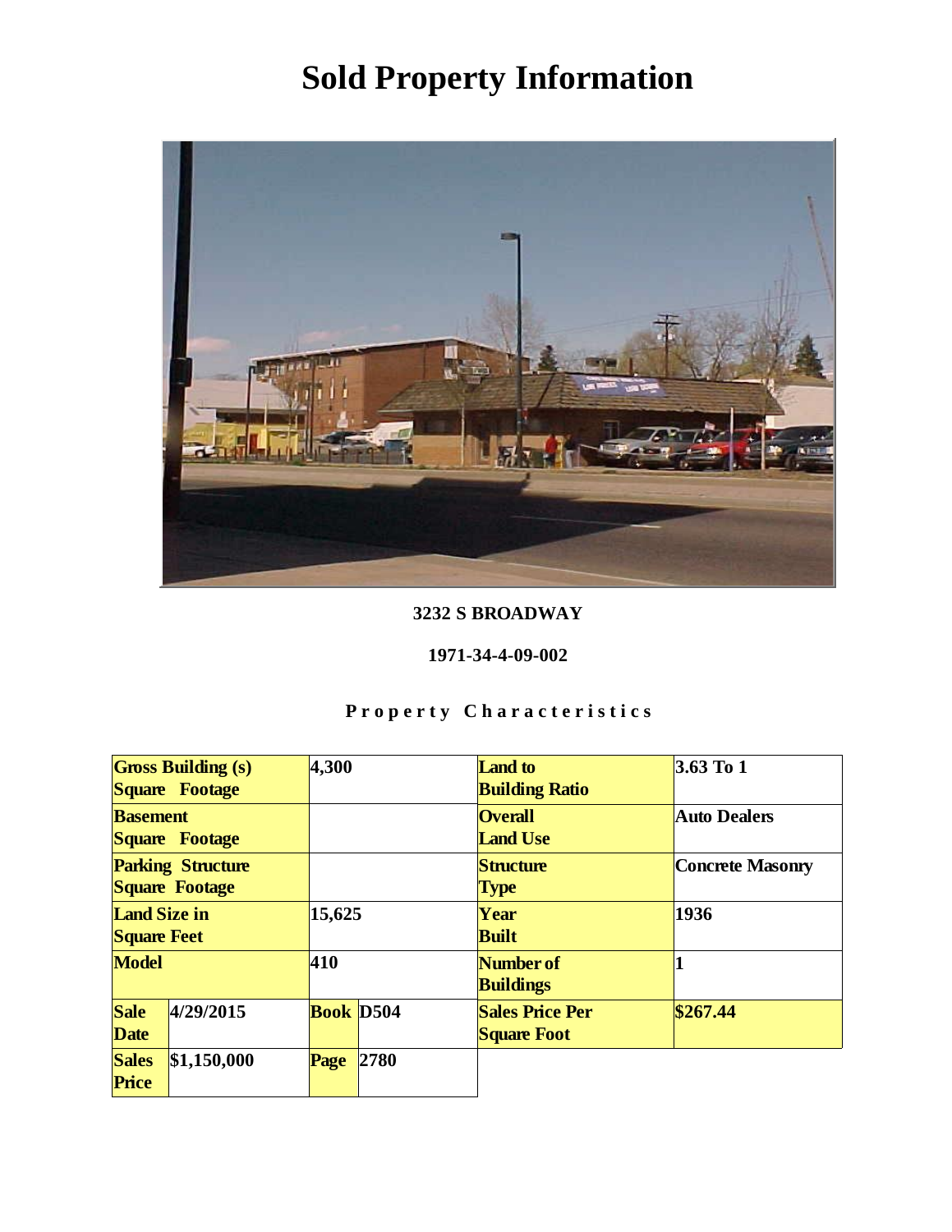

4040 South CLAY ST

#### 2077-05-4-19-001

| <b>Gross Building (s)</b><br>Square Footage |           | 5,457     |      | <b>Land</b> to<br><b>Building Ratio</b>      | 12.37 To 1          |
|---------------------------------------------|-----------|-----------|------|----------------------------------------------|---------------------|
| <b>Basement</b><br>Square Footage           |           |           |      | <b>Overall</b><br><b>Land Use</b>            | <b>Auto Dealers</b> |
| <b>Parking Structure</b><br>Square Footage  |           |           |      | Structure<br><b>Type</b>                     | Light Steel         |
| Land Size in<br><b>Square Feet</b>          |           | 67,500    |      | Year<br><b>Built</b>                         | 2016                |
| Model                                       |           | 528       |      | Number of<br><b>Buildings</b>                | 3                   |
| Sale<br>Date                                | 3/27/2015 | Book D502 |      | <b>Sales Price Per</b><br><b>Square Foot</b> | \$91.63             |
| <b>Sales</b><br>Price                       | \$500,000 | Page      | 9954 |                                              |                     |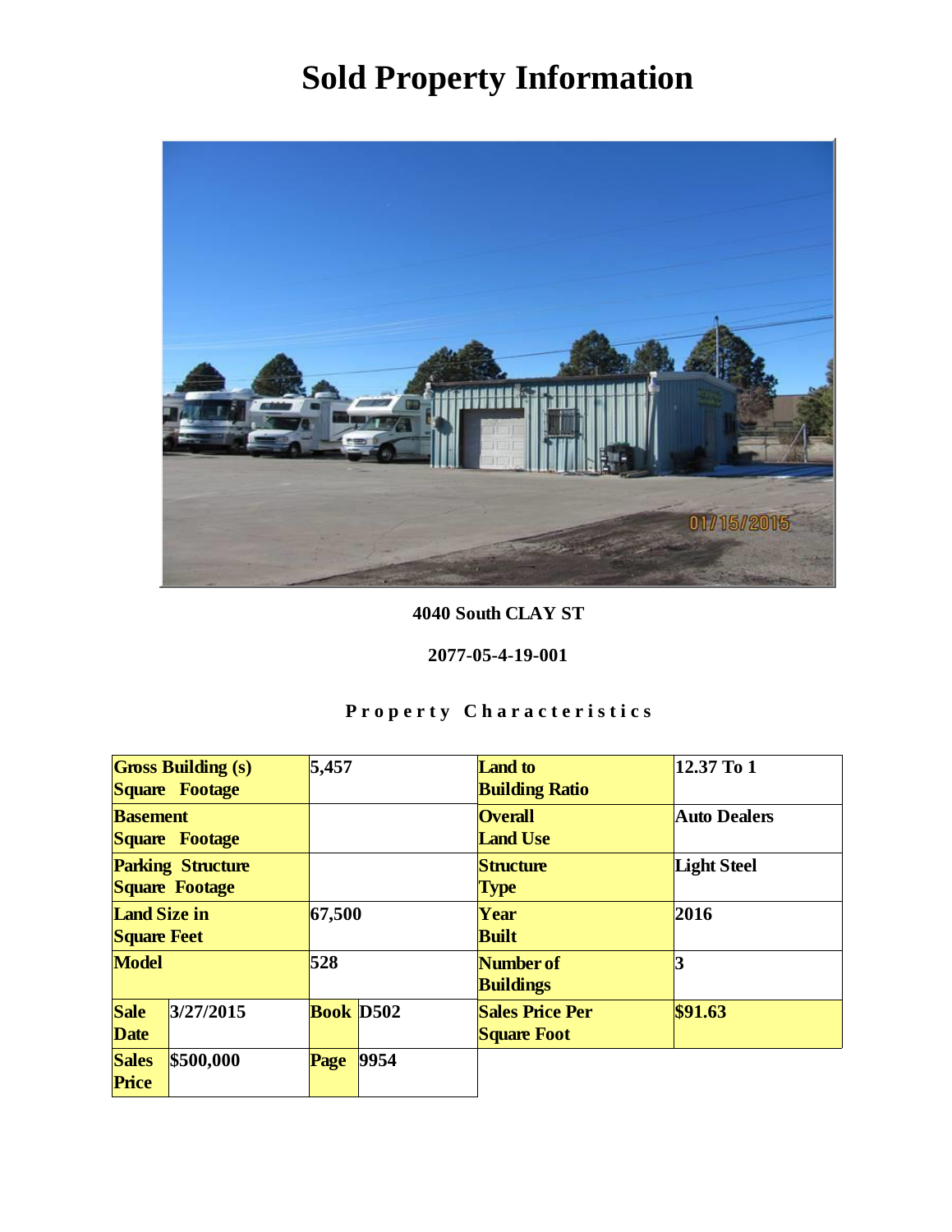

### 4677 S BROADWAY

#### 2077-10-2-00-008

| <b>Gross Building (s)</b><br>Square Footage |           | 225              |      | Land to<br><b>Building Ratio</b>             | $69.44$ To 1             |
|---------------------------------------------|-----------|------------------|------|----------------------------------------------|--------------------------|
| <b>Basement</b><br>Square Footage           |           |                  |      | <b>Overall</b><br><b>Land Use</b>            | <b>Auto Dealers</b>      |
| <b>Parking Structure</b><br>Square Footage  |           |                  |      | Structure<br><b>Type</b>                     | <b>Wood/Brick Veneer</b> |
| Land Size in<br><b>Square Feet</b>          |           | 15,625           |      | Year<br><b>Built</b>                         | 1984                     |
| Model                                       |           | 344              |      | Number of<br><b>Buildings</b>                |                          |
| Sale<br>Date                                | 7/17/2015 | <b>Book D507</b> |      | <b>Sales Price Per</b><br><b>Square Foot</b> | \$2,222.22               |
| <b>Sales</b><br>Price                       | \$500,000 | Page             | 8885 |                                              |                          |